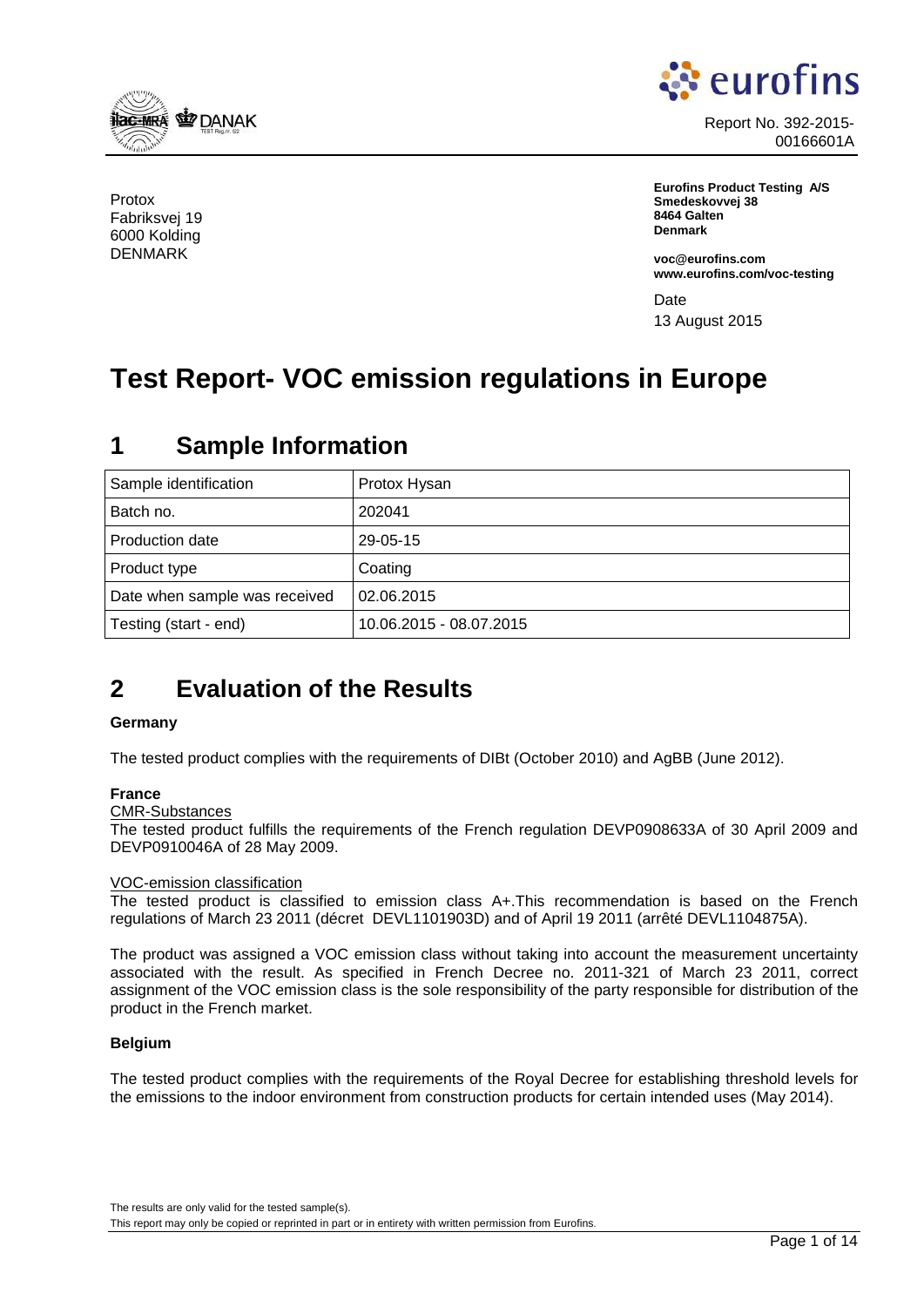



## **Table of contents**

| 2                                                                                                                                                                                                   |
|-----------------------------------------------------------------------------------------------------------------------------------------------------------------------------------------------------|
| 3                                                                                                                                                                                                   |
| 3                                                                                                                                                                                                   |
| 4                                                                                                                                                                                                   |
| 5                                                                                                                                                                                                   |
| 6                                                                                                                                                                                                   |
| 8                                                                                                                                                                                                   |
| 10                                                                                                                                                                                                  |
| 11                                                                                                                                                                                                  |
| 11                                                                                                                                                                                                  |
| 13                                                                                                                                                                                                  |
| 13                                                                                                                                                                                                  |
| Limit-values according to the Royal Belgian Decree for establishing threshold levels for the<br>emissions to the indoor environment from construction products for certain intended uses (May<br>14 |
|                                                                                                                                                                                                     |

## **3 Test Method**

| <b>Method</b>                                                |      | <b>Principle</b>                                                                                                                   | <b>Parameter</b>             | Quantification<br>limit  | <b>Uncertainty</b>                             |  |
|--------------------------------------------------------------|------|------------------------------------------------------------------------------------------------------------------------------------|------------------------------|--------------------------|------------------------------------------------|--|
| AgBB Method (version June 2012), DIBt (version October 2010) |      |                                                                                                                                    |                              |                          |                                                |  |
| ISO 16000 parts -3, -6, -9, -11                              |      |                                                                                                                                    |                              |                          |                                                |  |
| Internal method numbers: 9810,<br>9811, 9812, 2808, 8400     |      | GC/MS                                                                                                                              | VVOC, VOC,<br><b>SVOC</b>    | $5 \mu g/m^3$            |                                                |  |
|                                                              |      | GC/MS                                                                                                                              | TVVOC, TVOC,<br><b>TSVOC</b> | 5 $\mu$ g/m <sup>3</sup> | 22% (RSD)<br>$U_m = 2 \times RSD =$<br>$45 \%$ |  |
|                                                              |      | <b>HPLC</b>                                                                                                                        | Volatile<br>Aldehydes        | $3 \mu g/m^3$            |                                                |  |
| <b>Test chamber parameter</b>                                |      |                                                                                                                                    |                              |                          |                                                |  |
| 119<br>Chamber volume, I                                     |      | Temperature, °C                                                                                                                    | 23±1                         | Relative humidity, %     | $50+3$                                         |  |
| 0.5<br>Air exchange rate, 1/h                                |      | Loading ratio, $m^2/m^3$                                                                                                           | 1                            |                          |                                                |  |
| <b>Sample preparation</b>                                    |      |                                                                                                                                    |                              |                          |                                                |  |
| Application amount, g/m <sup>2</sup>                         | 250  | Sample was mixed in a ratio Sample: Water $= 1:1$ . The sample was<br>homogenised and applied onto petri discs with planar bottom. |                              |                          |                                                |  |
| Deviations from the test method                              | None |                                                                                                                                    |                              |                          |                                                |  |

For detailed method description see below

The results are only valid for the tested sample(s).

This report may only be copied or reprinted in part or in entirety with written permission from Eurofins.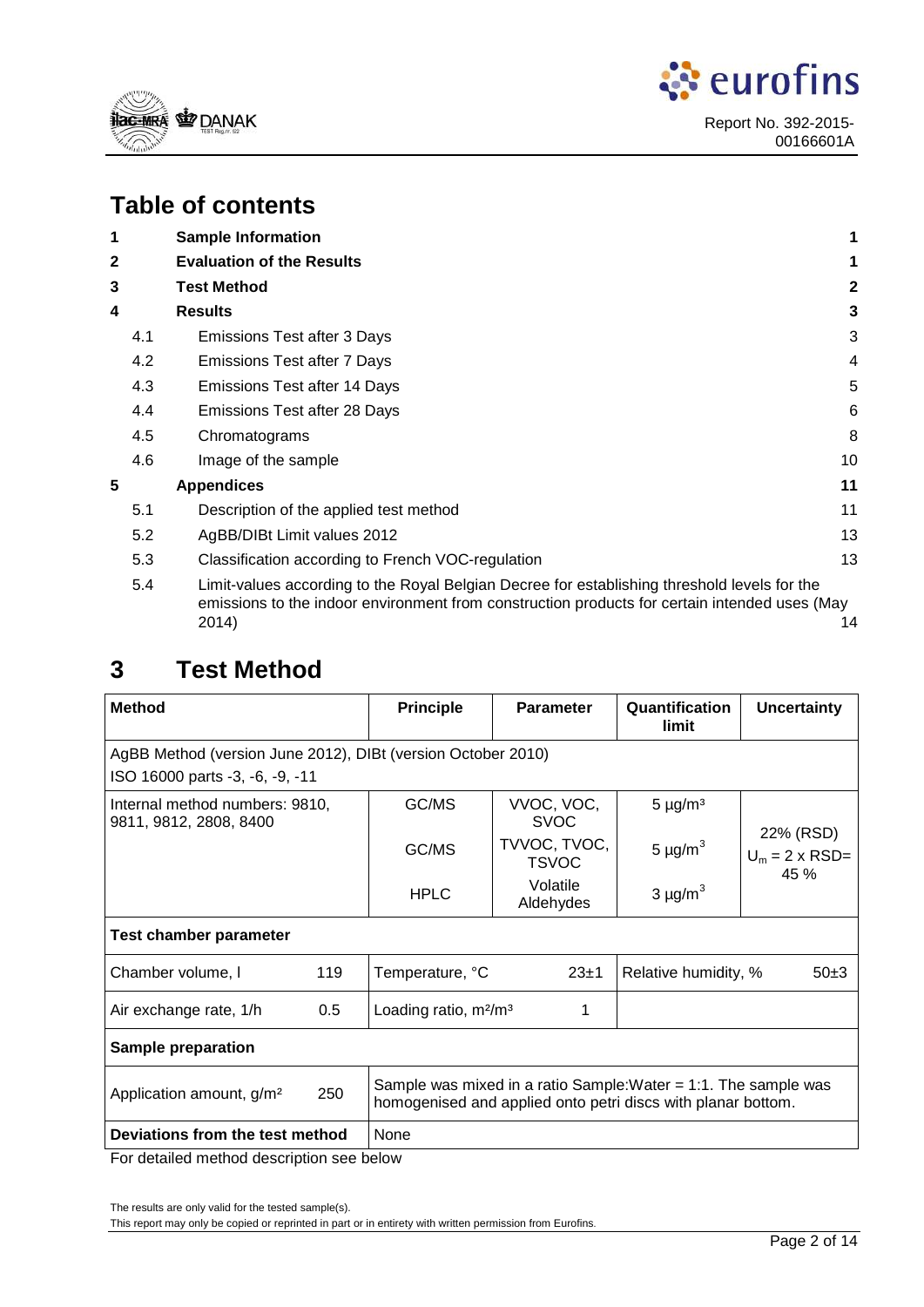<span id="page-2-0"></span>



# **4 Results**

## **4.1 Emissions Test after 3 Days**

|                                                           | <b>CAS No.</b> | <b>Retention</b><br>time | ID-<br>Cat     | Concen-<br>tration     | NIK-<br>value            | R- value                 | Emission<br>rate            | <b>Toluene</b><br>equivalent |
|-----------------------------------------------------------|----------------|--------------------------|----------------|------------------------|--------------------------|--------------------------|-----------------------------|------------------------------|
|                                                           |                | min                      |                | $\mu$ g/m <sup>3</sup> | $\mu$ g/m <sup>3</sup>   |                          | $\mu$ g/(m <sup>2*</sup> h) | $\mu$ g/m $^3$               |
| TVOC $(C_6-C_{16})$                                       |                |                          |                | < 5                    |                          |                          | $<$ 3                       | < 5                          |
| <b>VOC with NIK</b>                                       |                |                          |                |                        |                          |                          |                             |                              |
| n.d.                                                      |                | ٠                        |                | < 5                    | $\blacksquare$           | $\overline{\phantom{a}}$ | $<$ 3                       | < 5                          |
| $R$ -value = $\Sigma$ Conc <sub>i</sub> /NIK <sub>i</sub> |                |                          |                |                        |                          | $\mathbf 0$              |                             |                              |
| <b>VOC without NIK</b>                                    |                |                          |                |                        |                          |                          |                             |                              |
| n.d.                                                      | ۰              | ٠                        | $\blacksquare$ | < 5                    | $\overline{\phantom{a}}$ | $\overline{\phantom{a}}$ | $<$ 3                       | < 5                          |
| <b>Total VOC without NIK</b>                              |                |                          |                | < 5                    | ٠                        | $\blacksquare$           | $<$ 3                       | < 5                          |
| Total VVOC $(6)$                                          |                |                          |                | < 5                    | $\blacksquare$           | $\overline{\phantom{a}}$ | $<$ 3                       | < 5                          |
| n.d.                                                      |                |                          | $\blacksquare$ | < 5                    | $\blacksquare$           | $\blacksquare$           | $<$ 3                       | < 5                          |
| Total SVOC ( $> C_{16}$ )                                 |                |                          |                | < 5                    | $\blacksquare$           | $\blacksquare$           | $<$ 3                       | < 5                          |
| n.d.                                                      |                | $\blacksquare$           | $\blacksquare$ | < 5                    | $\blacksquare$           | ٠                        | $<$ 3                       | < 5                          |
| <b>Total Carcinogens</b>                                  |                |                          |                | < 1                    | $\blacksquare$           | $\blacksquare$           | < 1                         | < 1                          |
| n.d.                                                      |                |                          | $\blacksquare$ | < 1                    |                          | ٠                        | < 1                         | < 1                          |

n.d. Not detected

< Means less than

Not a part of our accreditation.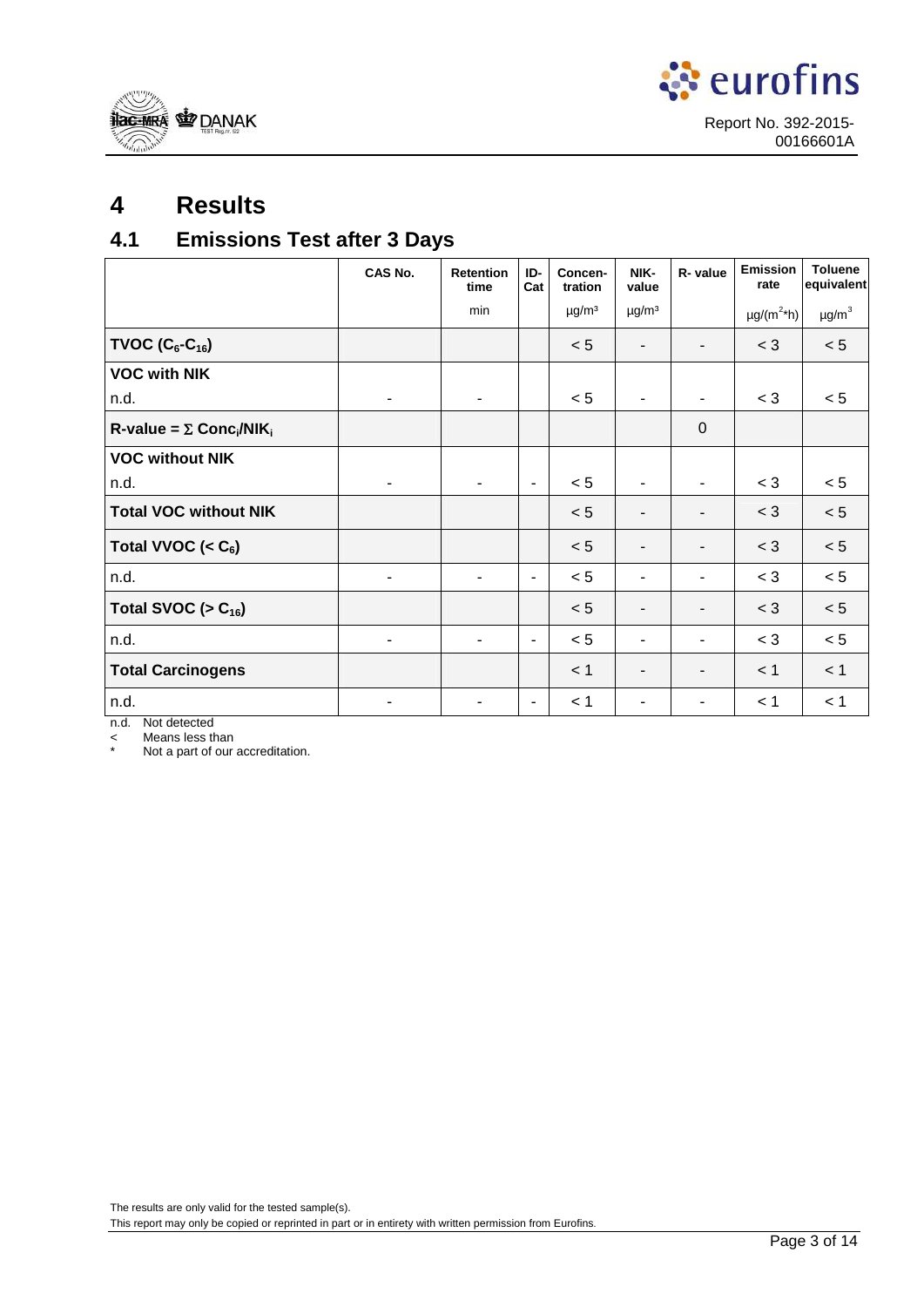<span id="page-3-0"></span>



## **4.2 Emissions Test after 7 Days**

|                                                           | CAS No. | <b>Retention</b><br>time | ID-<br>Cat     | Concen-<br>tration     | NIK-<br>value            | R- value                 | <b>Emission</b><br>rate | <b>Toluene</b><br>equivalent |
|-----------------------------------------------------------|---------|--------------------------|----------------|------------------------|--------------------------|--------------------------|-------------------------|------------------------------|
|                                                           |         | min                      |                | $\mu$ g/m <sup>3</sup> | $\mu$ g/m <sup>3</sup>   |                          | $\mu g/(m^{2*}h)$       | $\mu$ g/m $^3$               |
| <b>TVOC (C<sub>6</sub>-C<sub>16</sub>)</b>                |         |                          |                | < 5                    |                          |                          | $<$ 3                   | $< 5\,$                      |
| <b>VOC with NIK</b>                                       |         |                          |                |                        |                          |                          |                         |                              |
| n.d.                                                      |         | $\overline{\phantom{a}}$ |                | < 5                    | $\overline{\phantom{a}}$ |                          | $<$ 3                   | < 5                          |
| $R$ -value = $\Sigma$ Conc <sub>i</sub> /NIK <sub>i</sub> |         |                          |                |                        |                          | $\mathbf 0$              |                         |                              |
| <b>VOC without NIK</b>                                    |         |                          |                |                        |                          |                          |                         |                              |
| n.d.                                                      |         |                          | $\blacksquare$ | < 5                    | $\blacksquare$           | $\overline{\phantom{a}}$ | $<$ 3                   | < 5                          |
| <b>Total VOC without NIK</b>                              |         |                          |                | < 5                    |                          | $\blacksquare$           | $<$ 3                   | < 5                          |
| Total VVOC $(C_6)$                                        |         |                          |                | < 5                    |                          | ٠                        | $<$ 3                   | $< 5\,$                      |
| n.d.                                                      |         |                          | -              | < 5                    |                          |                          | $<$ 3                   | < 5                          |
| Total SVOC ( $> C_{16}$ )                                 |         |                          |                | < 5                    | $\overline{\phantom{a}}$ | -                        | $<$ 3                   | < 5                          |
| n.d.                                                      |         | $\blacksquare$           | -              | < 5                    | $\overline{\phantom{a}}$ | ٠                        | $<$ 3                   | $< 5\,$                      |
| <b>Total Carcinogens</b>                                  |         |                          |                | < 1                    | $\blacksquare$           | ٠                        | < 1                     | < 1                          |
| n.d.                                                      |         |                          | -              | < 1                    |                          |                          | < 1                     | < 1                          |

n.d. Not detected

< Means less than

\* Not a part of our accreditation.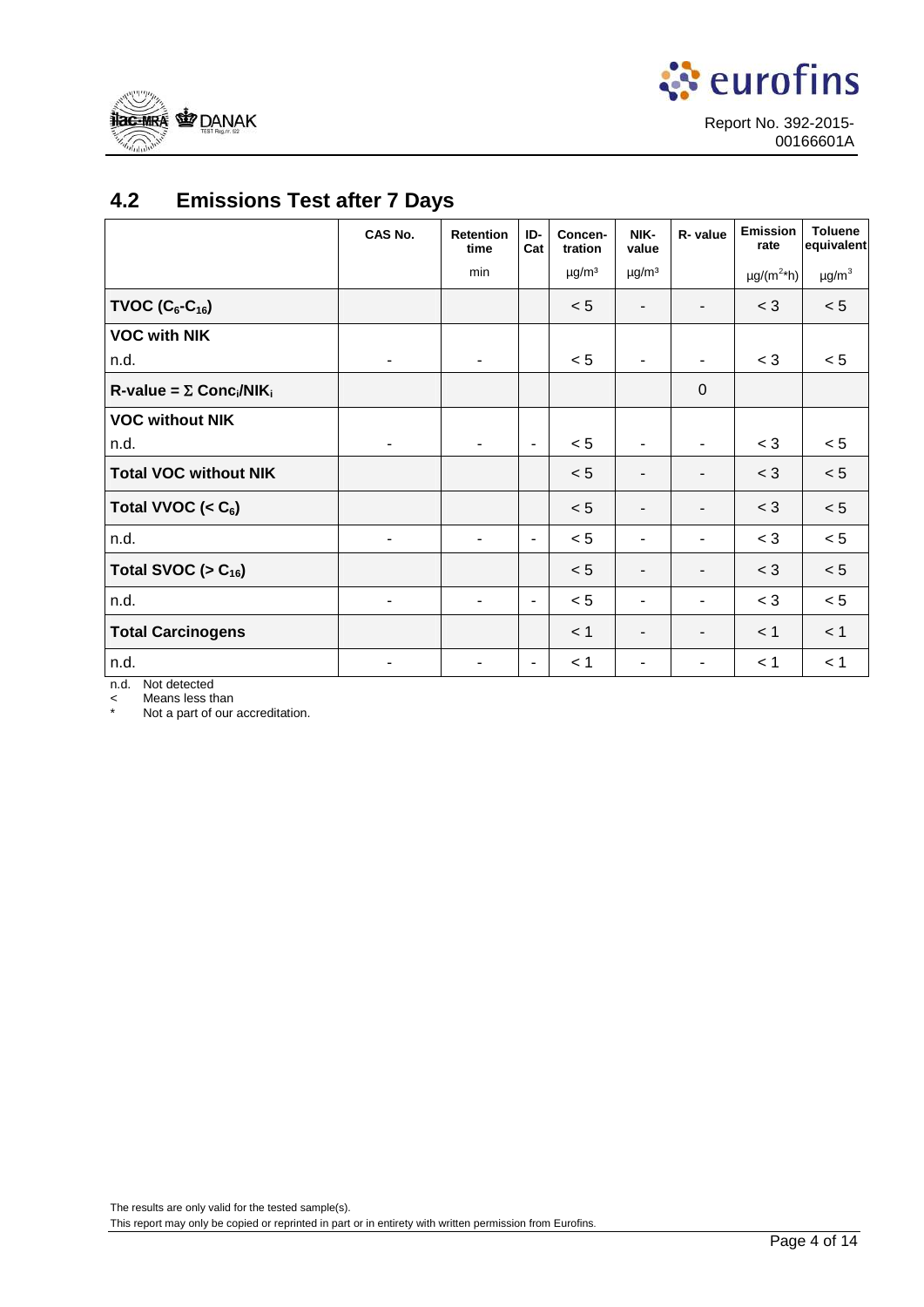<span id="page-4-0"></span>



## **4.3 Emissions Test after 14 Days**

|                                                           | CAS No.                  | <b>Retention</b><br>time | ID-<br>Cat               | Concen-<br>tration     | NIK-<br>value            | R- value    | <b>Emission</b><br>rate     | <b>Toluene</b><br>equivalent |
|-----------------------------------------------------------|--------------------------|--------------------------|--------------------------|------------------------|--------------------------|-------------|-----------------------------|------------------------------|
|                                                           |                          | min                      |                          | $\mu$ g/m <sup>3</sup> | $\mu$ g/m <sup>3</sup>   |             | $\mu$ g/(m <sup>2*</sup> h) | $\mu$ g/m $^3$               |
| TVOC $(C_6-C_{16})$                                       |                          |                          |                          | < 5                    | $\overline{\phantom{0}}$ |             | $<$ 3                       | < 5                          |
| <b>VOC with NIK</b>                                       |                          |                          |                          |                        |                          |             |                             |                              |
| n.d.                                                      |                          | ٠                        |                          | < 5                    | $\blacksquare$           |             | $<$ 3                       | < 5                          |
| $R$ -value = $\Sigma$ Conc <sub>i</sub> /NIK <sub>i</sub> |                          |                          |                          |                        |                          | $\mathbf 0$ |                             |                              |
| <b>VOC without NIK</b>                                    |                          |                          |                          |                        |                          |             |                             |                              |
| n.d.                                                      |                          | $\blacksquare$           | $\blacksquare$           | < 5                    | $\blacksquare$           | ۰           | $<$ 3                       | < 5                          |
| <b>Total VOC without NIK</b>                              |                          |                          |                          | < 5                    | -                        |             | $<$ 3                       | < 5                          |
| Total VVOC $(6)$                                          |                          |                          |                          | < 5                    | -                        |             | $<$ 3                       | < 5                          |
| n.d.                                                      | $\overline{\phantom{a}}$ | $\blacksquare$           | $\overline{\phantom{a}}$ | < 5                    | ۰                        |             | $<$ 3                       | < 5                          |
| Total SVOC ( $> C_{16}$ )                                 |                          |                          |                          | < 5                    | $\blacksquare$           |             | $<$ 3                       | < 5                          |
| n.d.                                                      | $\blacksquare$           | ٠                        | $\overline{\phantom{a}}$ | < 5                    |                          |             | $<$ 3                       | < 5                          |
| <b>Total Carcinogens</b>                                  |                          |                          |                          | < 1                    | -                        |             | < 1                         | < 1                          |
| n.d.                                                      |                          |                          | ٠                        | < 1                    |                          |             | < 1                         | < 1                          |

n.d. Not detected

< Means less than

\* Not a part of our accreditation.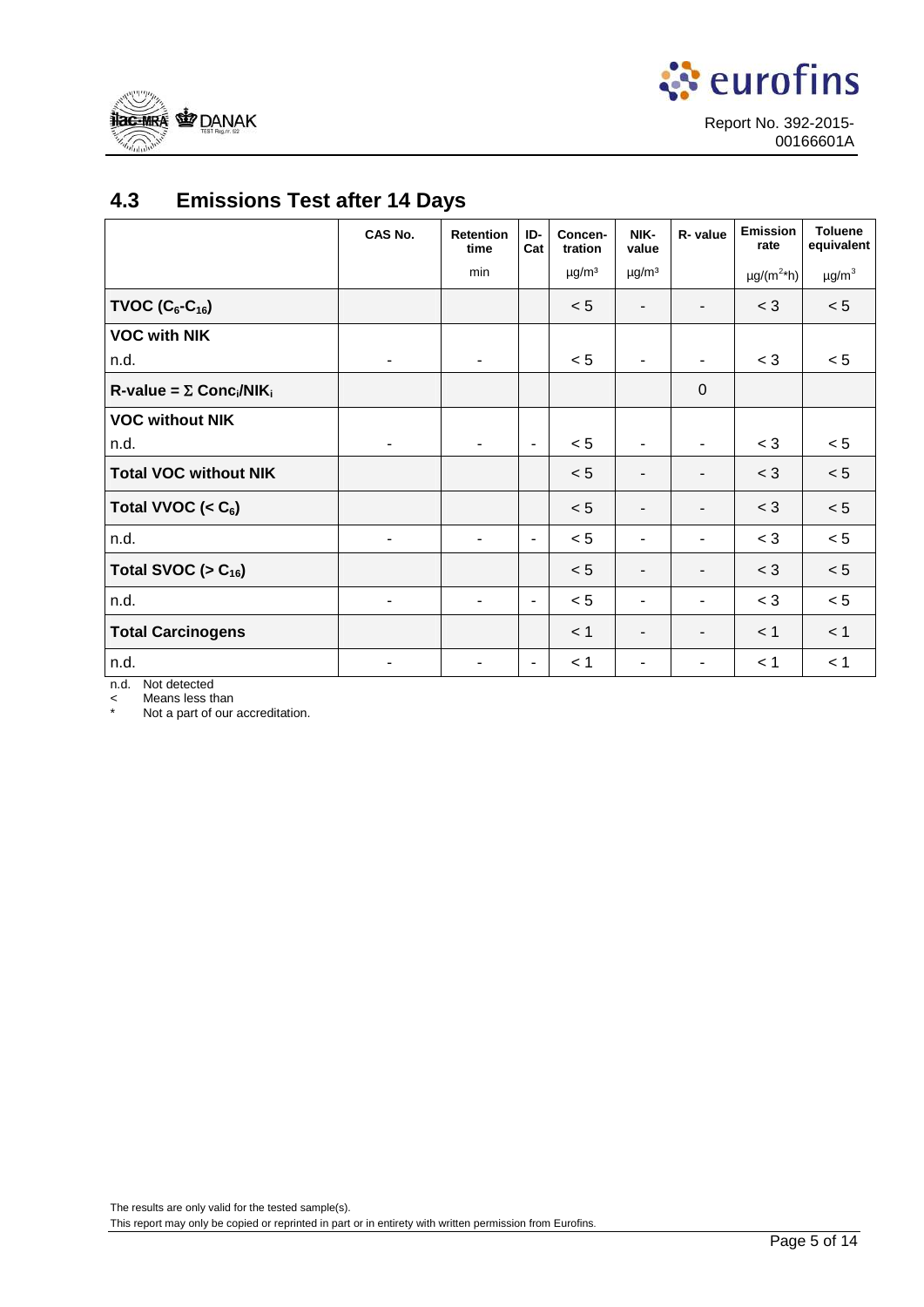<span id="page-5-0"></span>



## **4.4 Emissions Test after 28 Days**

|                                                                             | CAS No.        | <b>Retention</b><br>time | ID-<br>Cat               | Concent<br>ration      | NIK-<br>value            | R- value                     | <b>Emission</b><br>rate   | <b>Toluene</b><br>equivalent |
|-----------------------------------------------------------------------------|----------------|--------------------------|--------------------------|------------------------|--------------------------|------------------------------|---------------------------|------------------------------|
|                                                                             |                | min                      |                          | $\mu$ g/m <sup>3</sup> | $\mu$ g/m <sup>3</sup>   |                              | $\mu g/(m^{2*}h)$         | $\mu$ g/m $^3$               |
| TVOC $(C_6-C_{16})$                                                         |                |                          |                          | < 5                    | $\overline{a}$           |                              | $<$ 3                     | < 5                          |
| <b>VOC with NIK</b>                                                         |                |                          |                          |                        |                          |                              |                           |                              |
| n.d.                                                                        |                |                          |                          | < 5                    | $\overline{\phantom{0}}$ |                              | $<$ 3                     | < 5                          |
| $R$ -value = $\Sigma$ Conc <sub>i</sub> /NIK <sub>i</sub>                   |                |                          |                          |                        |                          | $\pmb{0}$                    |                           |                              |
| <b>VOC without NIK</b>                                                      |                |                          |                          |                        |                          |                              |                           |                              |
| n.d.                                                                        |                |                          | ٠                        | < 5                    | $\overline{\phantom{m}}$ |                              | $<$ 3                     | < 5                          |
| <b>Total VOC without NIK</b>                                                |                |                          |                          | < 5                    | $\overline{\phantom{a}}$ |                              | $<$ 3                     | < 5                          |
| Total VVOC (< $C_6$ )                                                       |                |                          |                          | < 5                    | $\overline{\phantom{a}}$ | $\qquad \qquad \blacksquare$ | $<$ 3                     | < 5                          |
| n.d.                                                                        |                | -                        | ÷,                       | < 5                    | $\overline{\phantom{0}}$ | $\overline{\phantom{m}}$     | $<$ 3                     | < 5                          |
| Total SVOC ( $> C_{16}$ )                                                   |                |                          |                          | < 5                    | $\overline{\phantom{a}}$ | $\blacksquare$               | $<$ 3                     | < 5                          |
| n.d.                                                                        |                | -                        | ÷,                       | < 5                    | $\overline{\phantom{m}}$ | $\overline{\phantom{a}}$     | $<$ 3                     | < 5                          |
| <b>Total Carcinogens</b>                                                    |                |                          |                          | < 1                    | $\overline{\phantom{a}}$ | $\qquad \qquad \blacksquare$ | < 1                       | < 1                          |
| Benzene                                                                     | $71-43-2$      |                          | ٠                        | < 1                    | $\blacksquare$           | $\blacksquare$               | < 1                       | < 1                          |
| Trichlorethylene                                                            | 79-01-6        |                          | -                        | < 1                    |                          |                              | < 1                       | < 1                          |
| Dibutylphthalate                                                            | 84-74-2        |                          | ٠                        | < 1                    |                          |                              | < 1                       | < 1                          |
| Diethylhexylphthalate                                                       | 117-81-7       |                          |                          | < 1                    |                          |                              | < 1                       | < 1                          |
| Volatile Aldehydes C <sub>1</sub> -C <sub>6</sub> measured with DNPH-Method |                |                          |                          |                        |                          |                              |                           |                              |
| Formaldehyde                                                                | $50 - 00 - 0$  |                          | $\frac{1}{2}$            | $<$ 3                  | -                        |                              | $\lt 2$                   |                              |
| Acetaldehyde                                                                | 75-07-0        |                          | $\overline{\phantom{0}}$ | $<$ 3                  |                          |                              | < 2                       |                              |
| Propionaldehyde                                                             | 123-38-6       |                          | -                        | $<$ 3                  |                          |                              | $\leq$ 2                  |                              |
| Butyraldehyde                                                               | 123-72-8       |                          | L.                       | $<$ 3                  |                          |                              | < 2                       |                              |
| Single VOC for French VOC Label                                             |                |                          |                          |                        |                          |                              |                           |                              |
| Toluene                                                                     | 108-88-3       |                          | ٠                        | < 2                    | $\overline{\phantom{a}}$ |                              | $\lt 2$                   | $\lt 2$                      |
| Tetrachloroethylene                                                         | 127-18-4       |                          | -                        | < 2                    |                          |                              | < 2                       | < 2                          |
| Ethylbenzene                                                                | $100 - 41 - 4$ |                          | $\overline{\phantom{0}}$ | < 2                    |                          |                              | < 2                       | < 2                          |
| Xylene                                                                      | 1330-20-7      |                          | $\overline{\phantom{0}}$ | < 2                    |                          |                              | < 2                       | < 2                          |
| Styrene                                                                     | 100-42-5       |                          |                          | < 2                    |                          |                              | < 2                       | < 2                          |
| 2-Butoxyethanol                                                             | 111-76-2       |                          | $\overline{\phantom{0}}$ | < 2                    |                          |                              | $\ensuremath{<}\xspace 2$ | < 2                          |
| Trimethylbenzene                                                            | 95-63-3        |                          | $\overline{\phantom{0}}$ | < 2                    |                          |                              | < 2                       | < 2                          |
| 1,4-Dichlorobenzene                                                         | 106-46-7       |                          | -                        | < 2                    |                          | $\overline{\phantom{0}}$     | < 2                       | < 2                          |

n.d. Not detected

< Means less than

Not a part of our accreditation.

The results are only valid for the tested sample(s).

This report may only be copied or reprinted in part or in entirety with written permission from Eurofins.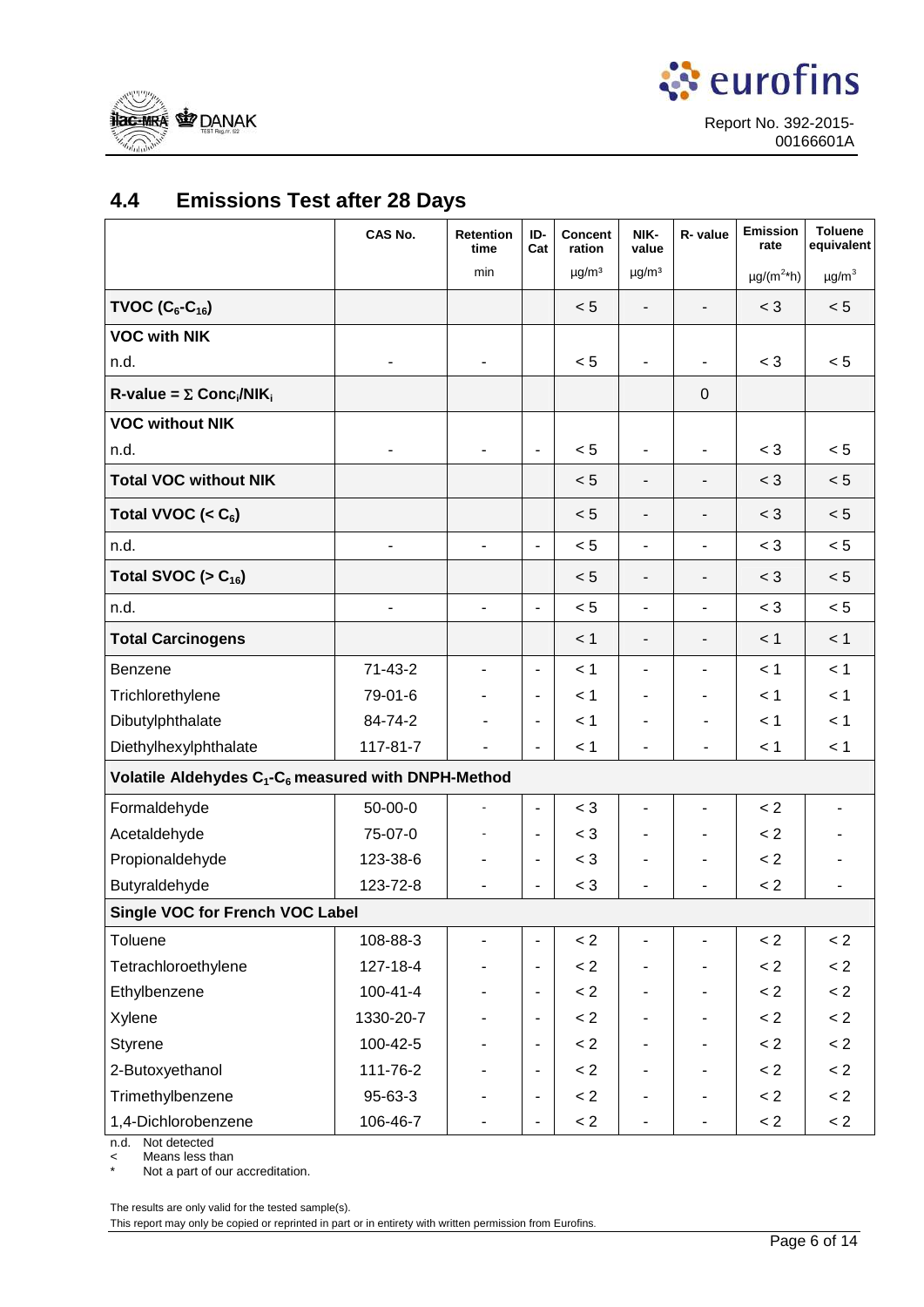



#### **Categories of Identity:**

- 1: Identified and specifically calibrated
- 2: Identified by comparison with a mass spectrum obtained from library and supported by other information. Calibrated as toluene equivalent
- 3: Identified by comparison with a mass spectrum obtained from a library. Calibrated as toluene equivalent
- 4: Not identified, calibrated as toluene equivalent

Thomas Bjerring Maria Pelle<br>
Analytical Service Manager<br>
Analytical Service Manager<br>
Chemist  $\mathbf{v}$ 

Analytical Service Manager

Maria fello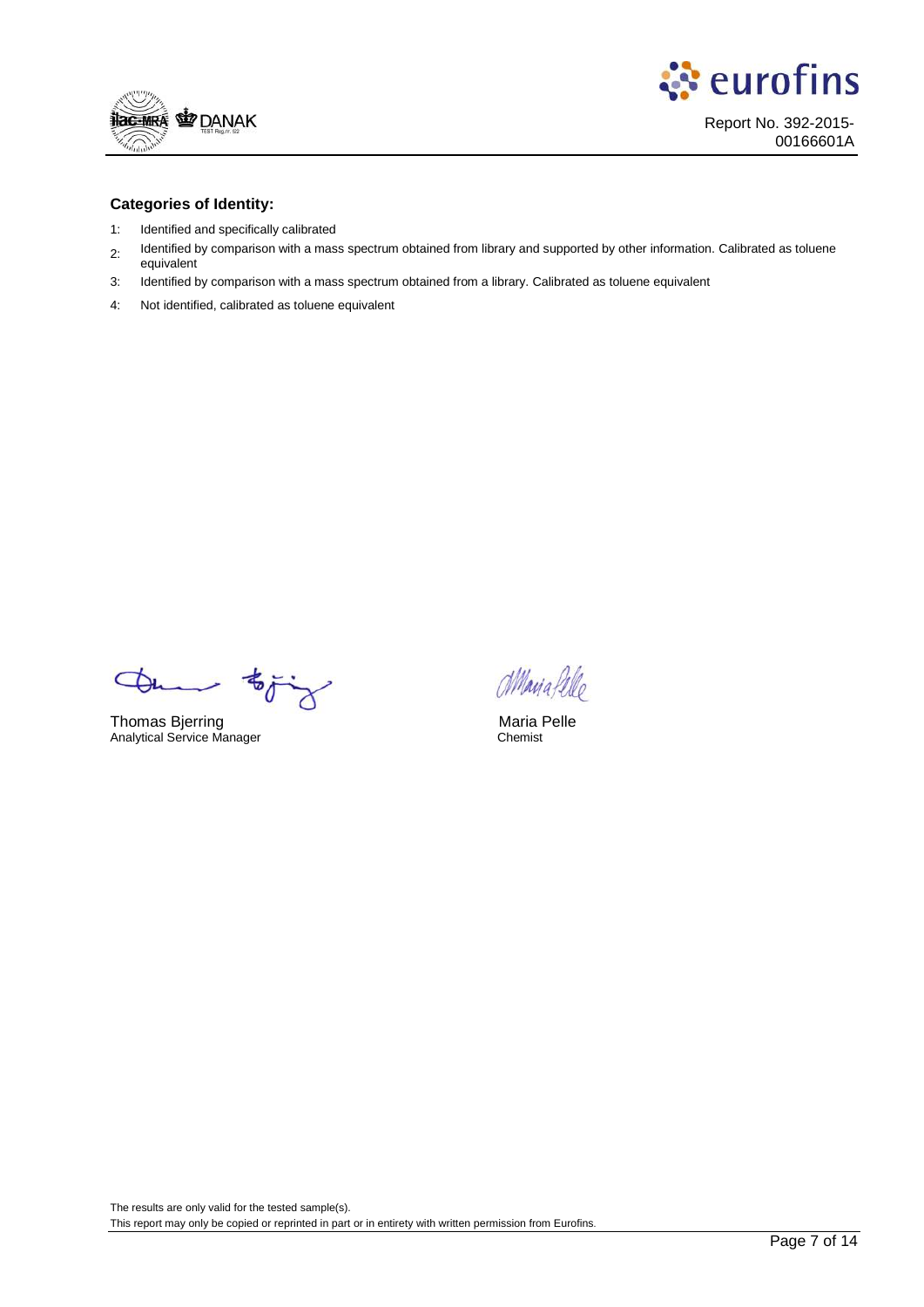<span id="page-7-0"></span>



### **4.5 Chromatograms**

### **4.5.1 Chromatogram after 3 days**



### **4.5.2 Chromatogram after 7 days**



Please consider the different scales

The results are only valid for the tested sample(s). This report may only be copied or reprinted in part or in entirety with written permission from Eurofins.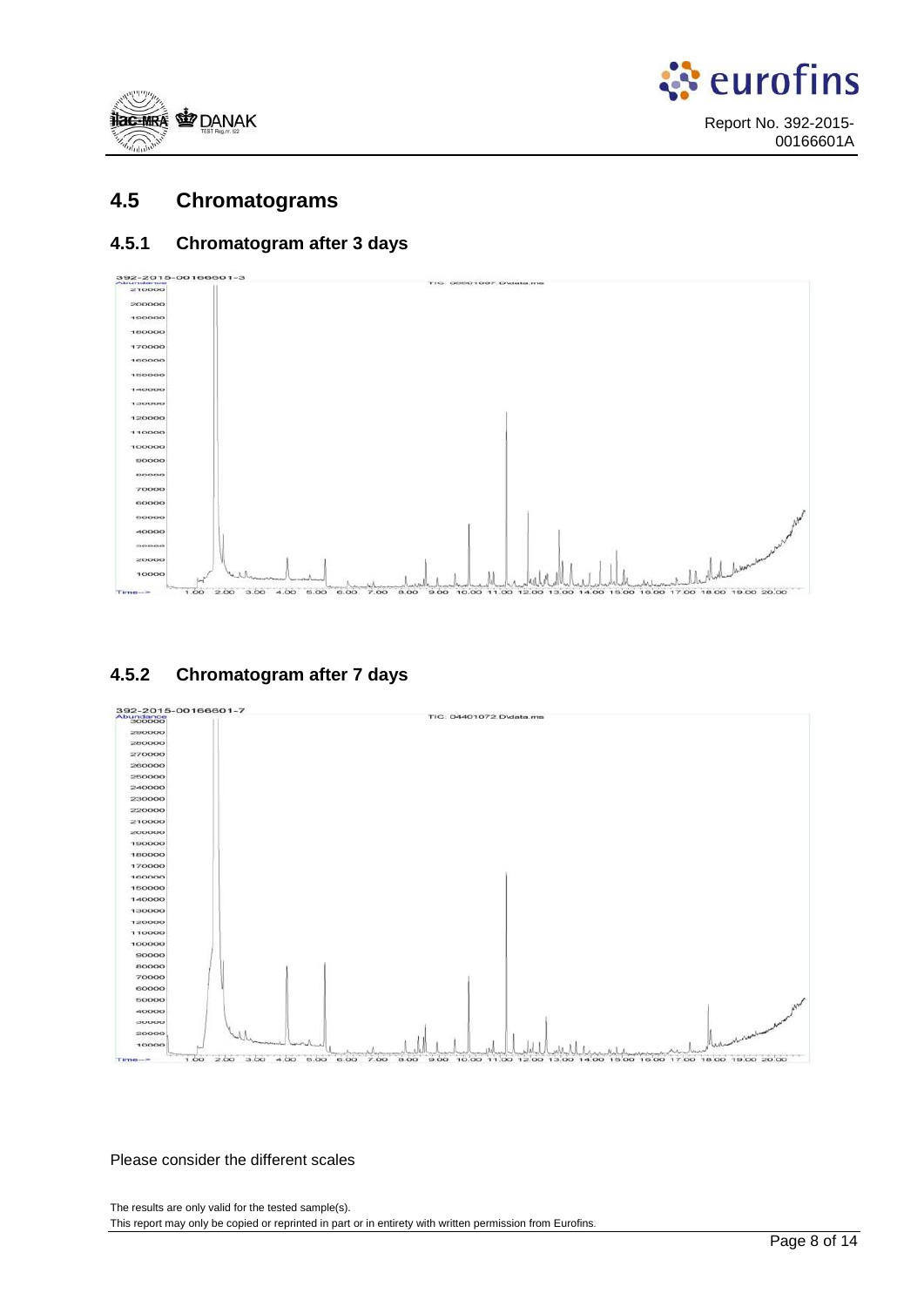





### **4.5.3 Chromatogram after 14 days**

### **4.5.4 Chromatogram after 28 days**



#### Please consider the different scales

The results are only valid for the tested sample(s). This report may only be copied or reprinted in part or in entirety with written permission from Eurofins.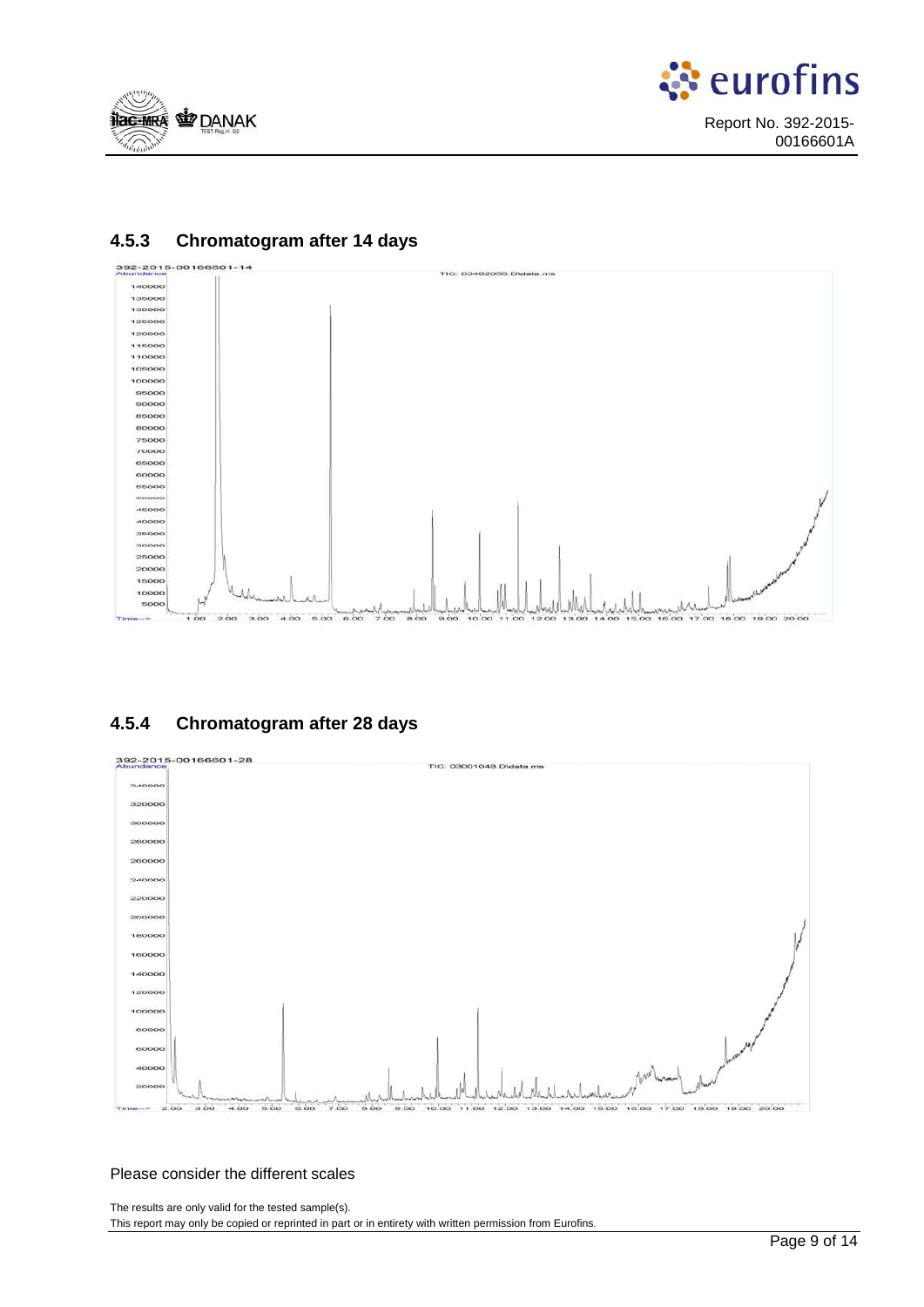<span id="page-9-0"></span>



## **4.6 Image of the sample**

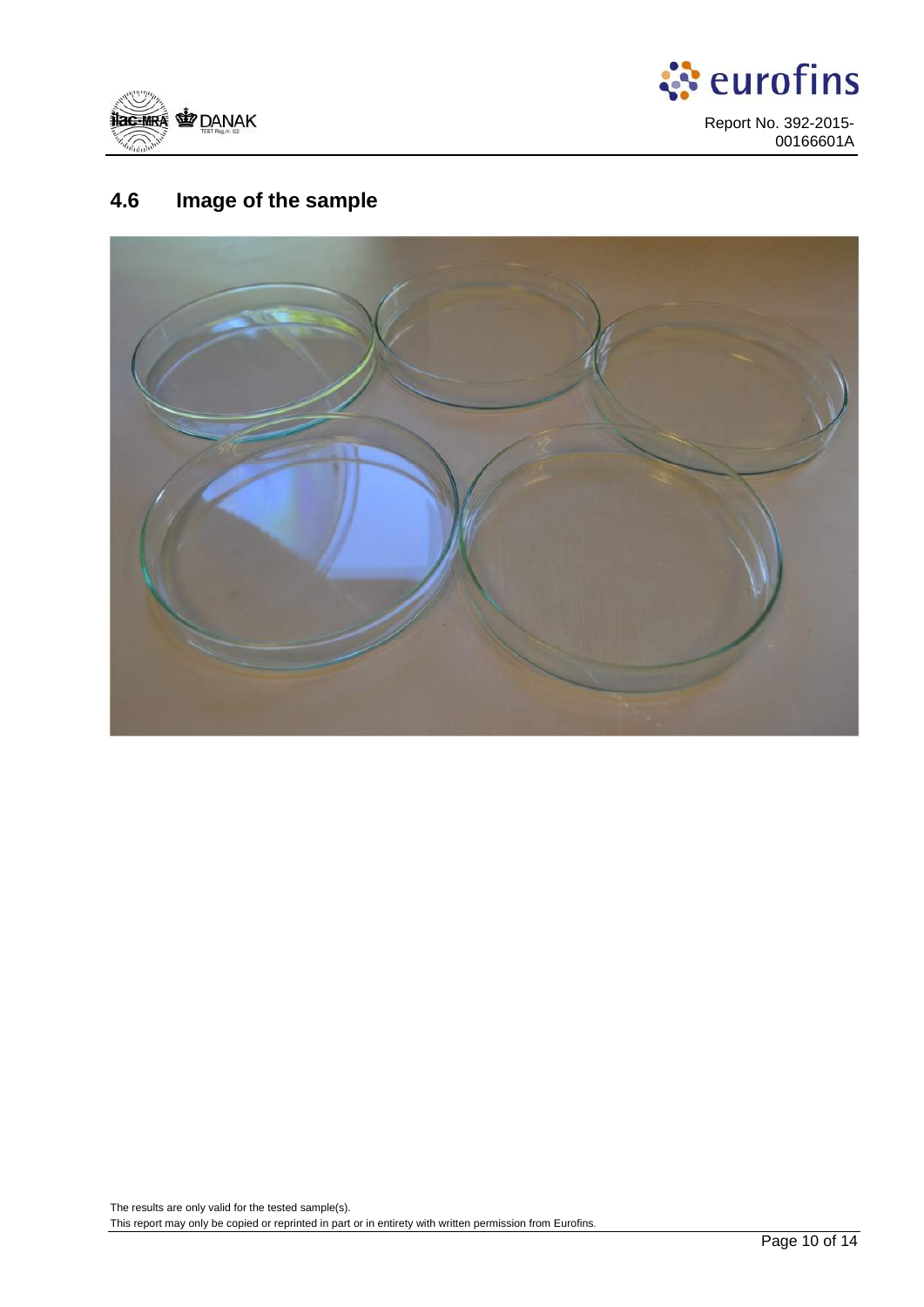<span id="page-10-0"></span>



## **5 Appendices**

### **5.1 Description of the applied test method**

### **5.1.1 Test Chamber**

The test chamber is made of stainless steel. A multi-step air clean-up is performed before loading the chamber, and a blank check of the empty chamber is performed. The operation parameters are 23 °C, 50 % relative air humidity in the supply air.

### **5.1.2 Sampling, Desorption, Analysis**

#### **Testing for Carcinogens**

The presence of carcinogens (EU Categories C1A and C1B, as per the latest publication on the homepage of German BGIA Institute) was tested by drawing sample air from the chamber outlet through 2 Tenax TA tubes (main tube and backup tube). Analysis was performed by thermal desorption and gas chromatography / mass spectroscopy (30 m column, 0.25 mm ID, 0.25 µm HP-5 film, Agilent) (internal methods no.: 9812 / 2808). The absence of a listed carcinogen was stated if the specific combination of fragment ions was absent at the specific retention time in the chromatogram. If no listed carcinogens were found but the required detection limit was exceeded, the identity was checked by comparing full scan sample mass spectra with full scan standard mass spectra.

This test covered only substances that can be adsorbed on to Tenax TA and that can be thermally desorbed. If other emissions occurred, then these substances cannot be detected (or with limited reliability only).

#### **VOC Emissions Testing**

The emissions of organic compounds were tested by drawing sample air from the chamber outlet through 2 Tenax TA tubes (main tube and backup tube). Analysis was performed by thermal desorption and gas chromatography / mass spectroscopy (30 m column, 0.25 mm ID, 0.25 µm HP-5 film, Agilent) (internal methods no.: 9812 / 2808).

All single substances that are listed with a NIK value in the latest AgBB publication were identified. Quantification was done with the respective response factor and the TIC signal or in case of overlapping peaks by calculating with fragment ions. All other single substances, as well as all non-identified substances, were quantified as toluene equivalent.

The results of the individual substances were calculated in three groups depending on their appearance in a gas chromatogram when analysing with a non-polar column (HP-1):

- Volatile organic compounds VOC: All substances appearing between these limits.
- Semi-volatile organic compounds SVOC: All substances appearing after n-hexadecane (n-C16).
- Very volatile organic compounds VVOC: All substances appearing before n-hexane (n-C6).

Calculation of the TVOC (Total Volatile Organic Compounds) was performed according to the AgBB/DIBt test method, by addition of the results of all individual substances with concentrations ≥ 5 µg/m<sup>3</sup> in the retention time interval C6-C16. Furthermore the TVOC was calculated as the toluene equivalent, as defined in ISO 16000-6.

Calculation of the TSVOC (Total Semi-Volatile Organic Compounds) was performed by addition of the results of all substances with concentrations  $\geq 5 \text{ µq/m}^3$  between C16 and C22 as toluene equivalent, as defined in ISO 16000-6.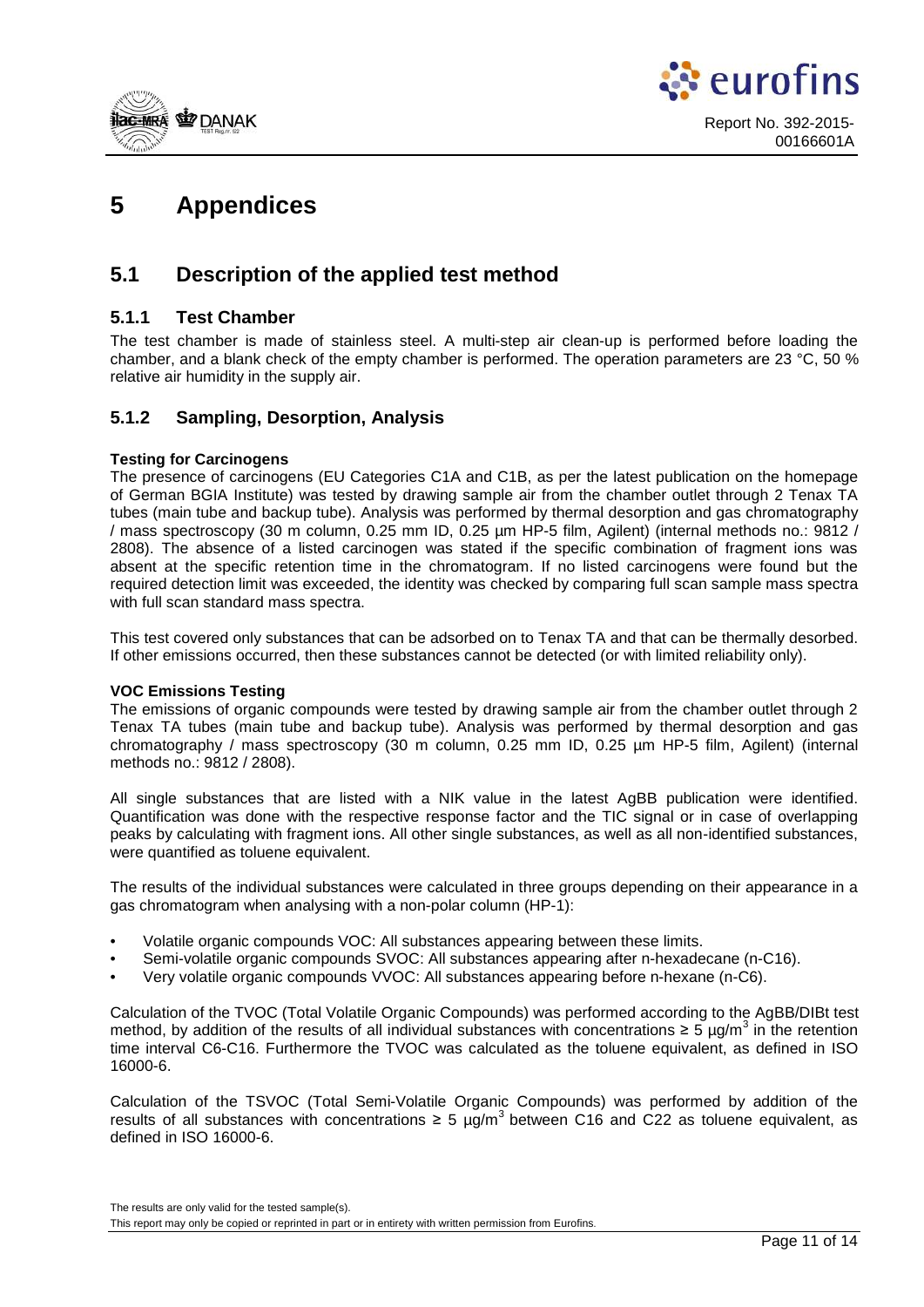



Calculation of the TVVOC (Total Very Volatile Organic Compounds) was performed by addition of the results of all substances with concentrations ≥ 5 µg/m<sup>3</sup> appearing before C6 as toluene equivalent, as defined in ISO 16000-6.

This test covered only substances that can be adsorbed on Tenax TA and that can be thermally desorbed. If other emissions occurred then these substances cannot be detected (or with limited reliability only).

### **5.1.3 Calculation of R Values with the German NIK List**

The concentrations of all substances  $\geq 5 \mu g/m^3$  in the interval between n-C6 and n-C16 were divided by their respective NIK value (if given). The sum of the quotients gives the R value:

$$
R = \sum_{i}^{n} \left( \sum_{i}^{c_i} k_{IJK_{I}} + ... + \sum_{i}^{c_n} k_{IJK_{n}} \right)
$$

In addition, all results were summed up for the substances without published NIK value, but in the interval be-tween n-C6 and n-C16, when concentrations were  $\geq 5 \text{ µg/m}^3$ 

### **5.1.4 Testing of Aldehydes after 28 Days**

The presence of aldehydes was tested by drawing air samples from the chamber outlet through DNPHcoated silicagel tubes. Analysis was done by solvent desorption, HPLC and UV-/diode array detection (ISO 16000-3, internal methods no.: 9812 / 8400).

The absence of formaldehyde was stated if the specific wavelength UV detector response was lacking at the specific retention time in the chromatogram. Otherwise it was checked whether the detection limit was exceeded. In this case the identity was finally checked by comparing full scan sample UV spectra with full scan standard UV spectra.

### **5.1.5 Quality assurance**

Before loading the chamber a blank check of the empty chamber was performed and compliance with background concentrations in accordance with ISO 16000-9 was determined. Sampling at the chamber outlet and subsequent analysis was performed in duplicate. For monitoring any breakthrough or overloading of the tubes, two Tenax TA tubes were used in series.

In each sequence stability of GC system was checked by a general function test of device and column, and by use of control charts for monitoring mean values and standard deviations for individual VOCs. Reproducibility of the method was monitored for two selected VOCs per sequence.

### **5.1.6 Accreditation**

The testing methods described above are accredited to EN ISO/IEC 17025:2005 by DANAK (no. 522). Not all parameters are covered by this accreditation. At present the accreditation does not cover the parameters marked with a note \*, however analysis was performed for these parameters at the same level of quality as for the accredited parameters.

### **5.1.7 Uncertainty of the test method**

The relative standard deviation of the test method amounts to 22% (RSD). The expanded uncertainty  $U_m$  is 45% and equals 2 x RSD%. For further information please visi[t www.eurofins.dk/uncertainty.](http://www.eurofins.dk/uncertainty)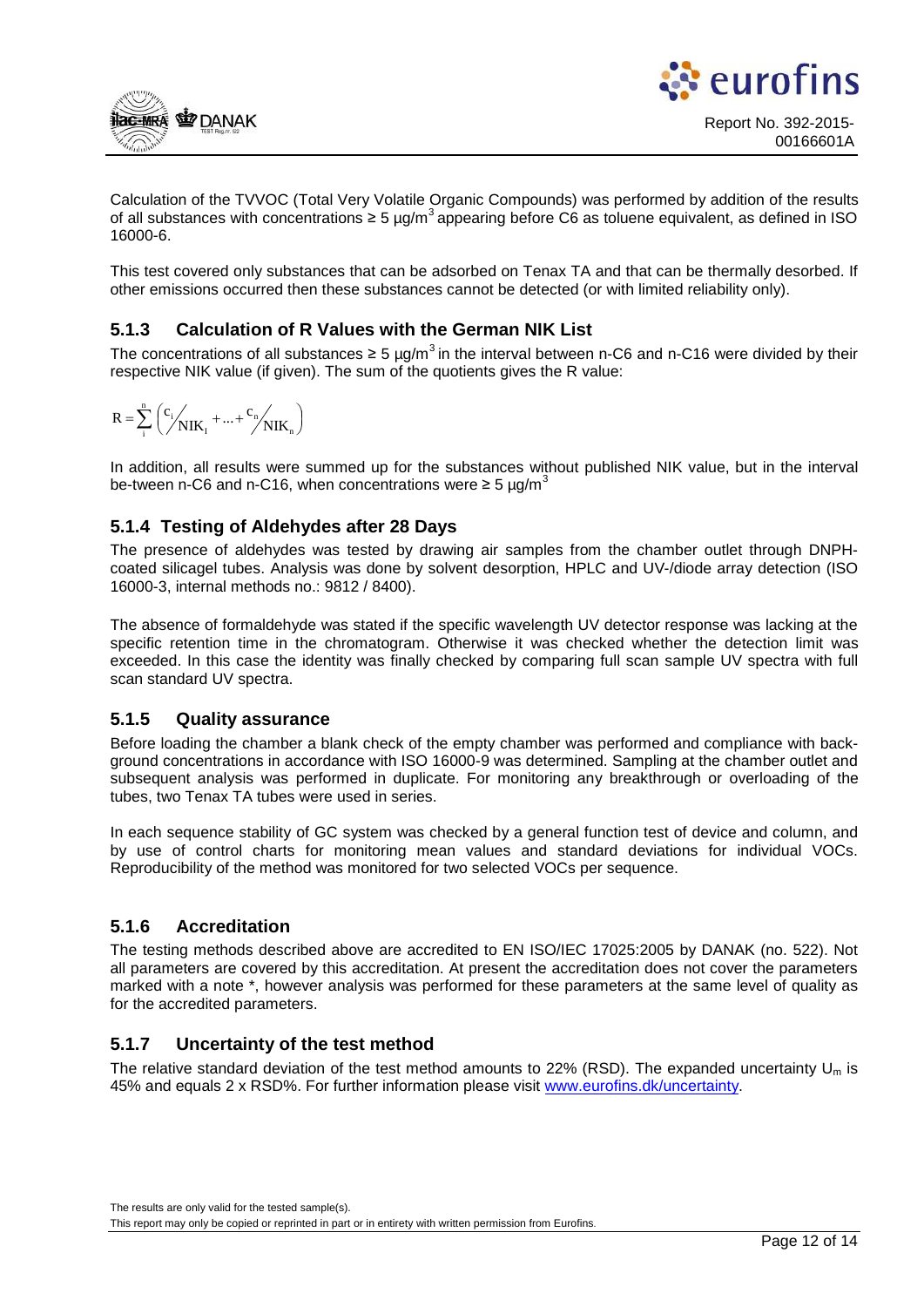<span id="page-12-0"></span>



## **5.2 AgBB/DIBt Limit values 2012**

| <b>Parameter</b>             | Test after 3 days                 | Test after 28 days                |
|------------------------------|-----------------------------------|-----------------------------------|
|                              | Limit value,<br>mg/m <sup>3</sup> | Limit value,<br>mg/m <sup>3</sup> |
| <b>TVOC</b>                  | $\leq 10$                         | $≤ 1.0$                           |
| <b>TSVOC</b>                 |                                   | $\leq 0.1$                        |
| R-value (dimensionless)      | ۰                                 | $\leq$ 1                          |
| <b>Total VOC without NIK</b> | ٠                                 | $\leq 0.1$                        |
| <b>Total Carcinogens</b>     | $\leq 0.01$                       | ≤ 0.001                           |
| Formaldehyde                 |                                   | $\leq 0.12$                       |

### **5.3 Classification according to French VOC-regulation**

|                     | C     | в        | A       | $A+$    |
|---------------------|-------|----------|---------|---------|
| <b>TVOC</b>         | >2000 | $<$ 2000 | < 1500  | < 1000  |
| Formaldehyde        | >120  | < 120    | <60     | $<$ 10  |
| Acetaldehyde        | >400  | $<$ 400  | $300$   | < 200   |
| Toluene             | >600  | < 600    | $<$ 450 | $300$   |
| Tetrachloroethylene | >500  | $500$    | $350$   | $<$ 250 |
| Ethylbenzene        | >1500 | < 1500   | < 1000  | < 750   |
| Xylene              | >400  | $<$ 400  | $300$   | < 200   |
| Styrene             | >500  | < 500    | $350$   | < 250   |
| 2-Butoxyethanol     | >2000 | $<$ 2000 | < 1500  | < 1000  |
| Trimethylbenzene    | >2000 | $<$ 2000 | < 1500  | < 1000  |
| 1,4-Dichlorobenzene | >120  | < 120    | $90$    | < 60    |